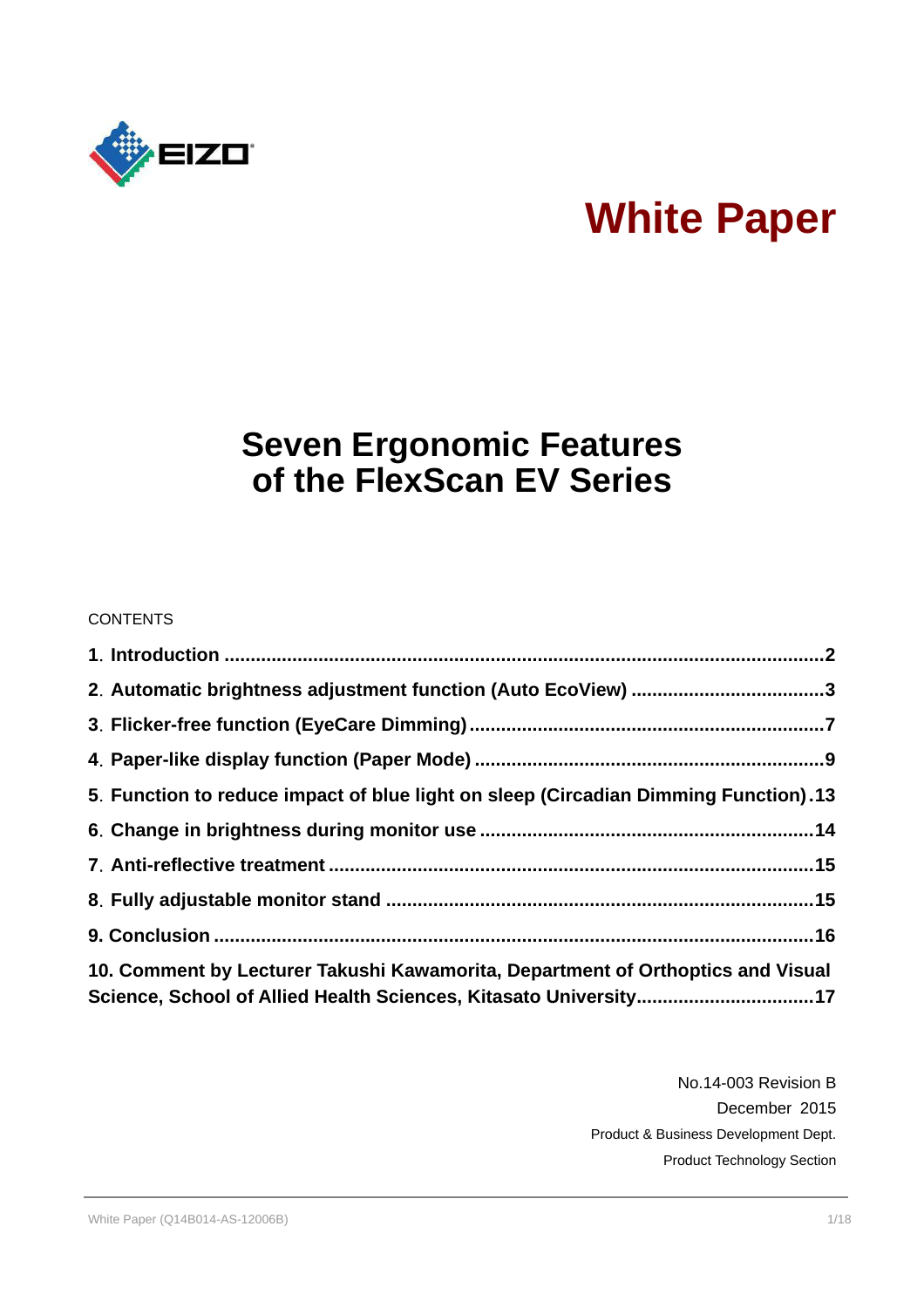# **1.** Introduction

Over the past several years, the progress and development of computers and information technology Over the past several years, the progress and development of computers and information technology<br>have naturally caused a large part of the jobs and tasks conventionally done on paper to be replaced<br>with those on the scree have naturally caused a large part of the jobs and tasks conventionally done on pape<br>with those on the screens of computers, tablets, smartphones, and other such devices.

th those on the screens of computers, tablets, smartphones, and other such devices.<br>From the standpoint of convenience and efficiency, it is quite natural to work with those devices for collecting information or doing other tasks. However, very few people seem to care about the fatigue on the eyes or other parts of the body as a result of rom the standpoint of convenience and efficiency, it is quite natural to work with those devices for<br>ecting information or doing other tasks. However, very few people seem to care about the fatigue on<br>eyes or other parts o Over the past several years, the progress and development of computers and information technology<br>we naturally caused a large part of the jobs and tasks conventionally done on paper to be replaced<br>th those on the screens o have naturally caused a large part of the jobs and tasks conventionally done on paper to be replac<br>with those on the screens of computers, tablets, smartphones, and other such devices.<br>From the standpoint of convenience an

e eyes or other parts of the body as a result of continuous viewing of displays.<br>EIZO, as a monitor manufacturer, has incorporated various ergonomic ideas into our monitor products from the user's perspective. Our FlexScan EV series, which was developed on the assumption that the EIZO, as a monitor manufacturer, has incorporated various ergonomic ideas into our monitor products<br>from the user's perspective. Our FlexScan EV series, which was developed on the assumption that the<br>monitors are used for ergonomic features among EIZO products. onitors are used for many hours in offices or similar settings, is equipped with the highest level of<br>gonomic features among EIZO products.<br>The EV series was developed with the concept of Eco plus View (easy on the eyes). r is a monitor manufacturer, has incorporated various ergonomic ideas into our monitor products<br>ser's perspective. Our FlexScan EV series, which was developed on the assumption that the<br>are used for many hours in offices o Over the past several years, the progress and development of computers and information technology<br>have naturally caused a large part of the jobs and tasks conventionally done on paper to be replaced<br>with those on the scree the standpoint of convenience and efficiency, it is quite natural to work with those devices<br>g information or doing other tasks. However, very few people seem to care about the fatigue<br>or other parts of the body as a resul

provides outlines on the functions ergonomic features among EIZO products.<br>The EV series was developed with the concept of Eco plus View (easy on the eyes). This White<br>provides outlines on the functions of the latest products in our FlexScan EV series.

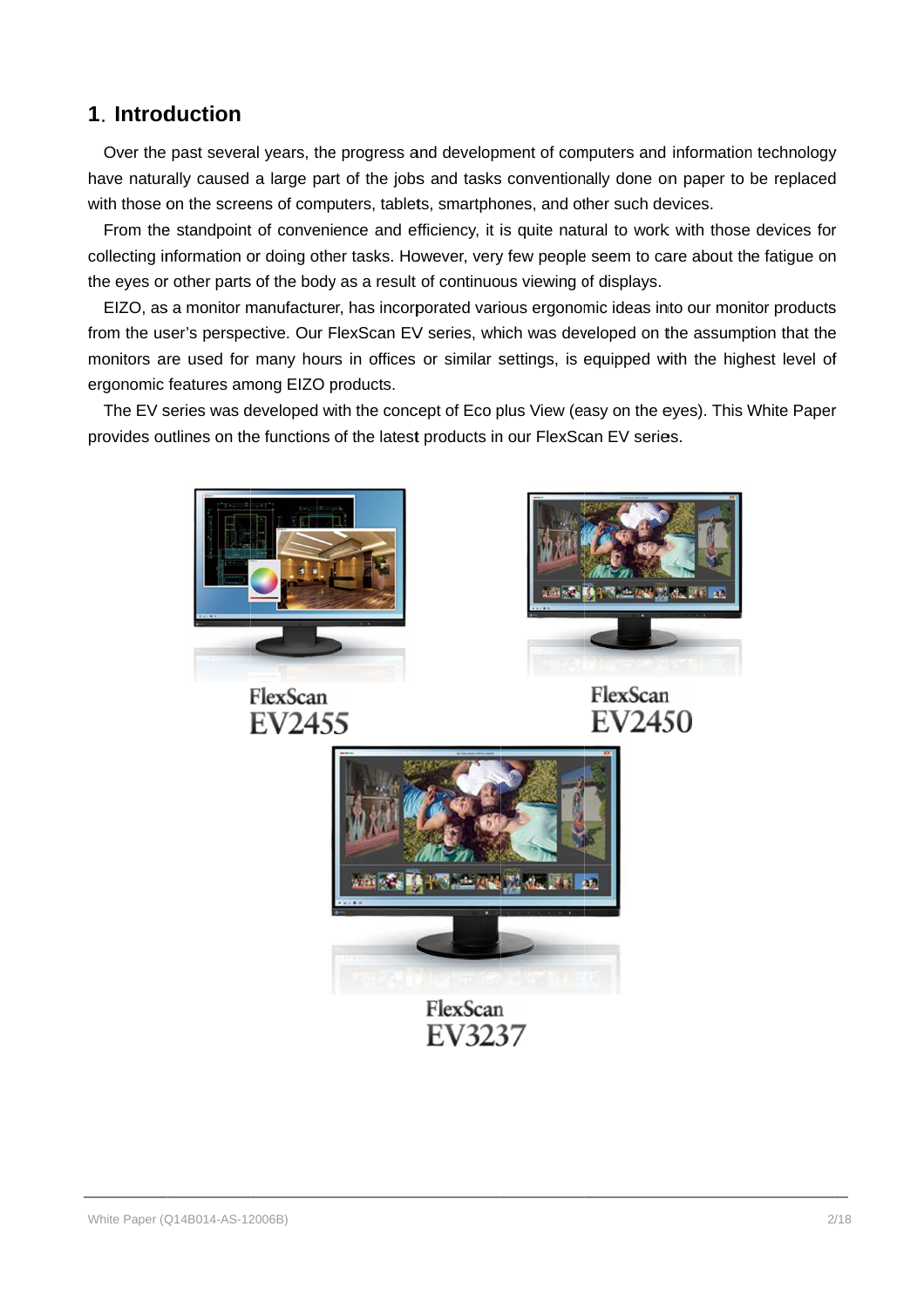# **2**.**Automatic brightness adjustment function (Auto EcoView)**

The automatic brightness adjustment (Auto EcoView) function was first introduced in the FlexScan L550, which was brought to the market in 2003. At that time, this function was called BrightRegulator, and it enabled the adjustment of monitor brightness under a certain environment to avoid excessive glare.

The name of this function was changed to Auto EcoView for the second generation and later, and improvements were made. The second generation of this function enabled adjustments for two types of ambient environments (light and dark), which therefore was called 2-Point Adjustment. The present version, or the 4th generation, of Auto EcoView combines the advantages of 2-Point Adjustment, which allows detailed setting, and 1-Point Adjustment, which allows simple setting (three points in total), enabling automatic brightness adjustment for various environments.

# **2-1**.**New Auto EcoView (4th generation) with practical support for wide range of ambient illuminance**

The 4th generation Auto EcoView uses three points for brightness adjustment: Point P1 in a light environment, Point P2 in a dark environment, and Point A in a normal environment. However, in most cases, there is no need for the user to do anything to adjust the monitor to optimum brightness because the optimum values derived from experiments at EIZO have been set as the factory default.

The 4th generation Auto EcoView automatically follows the changes in the brightness of the room caused by changes in sunlight or illumination. The user can also fine-adjust the brightness by moving Point A up or down.



Ambient Illuminance [lx]

Figure 1: New Auto EcoView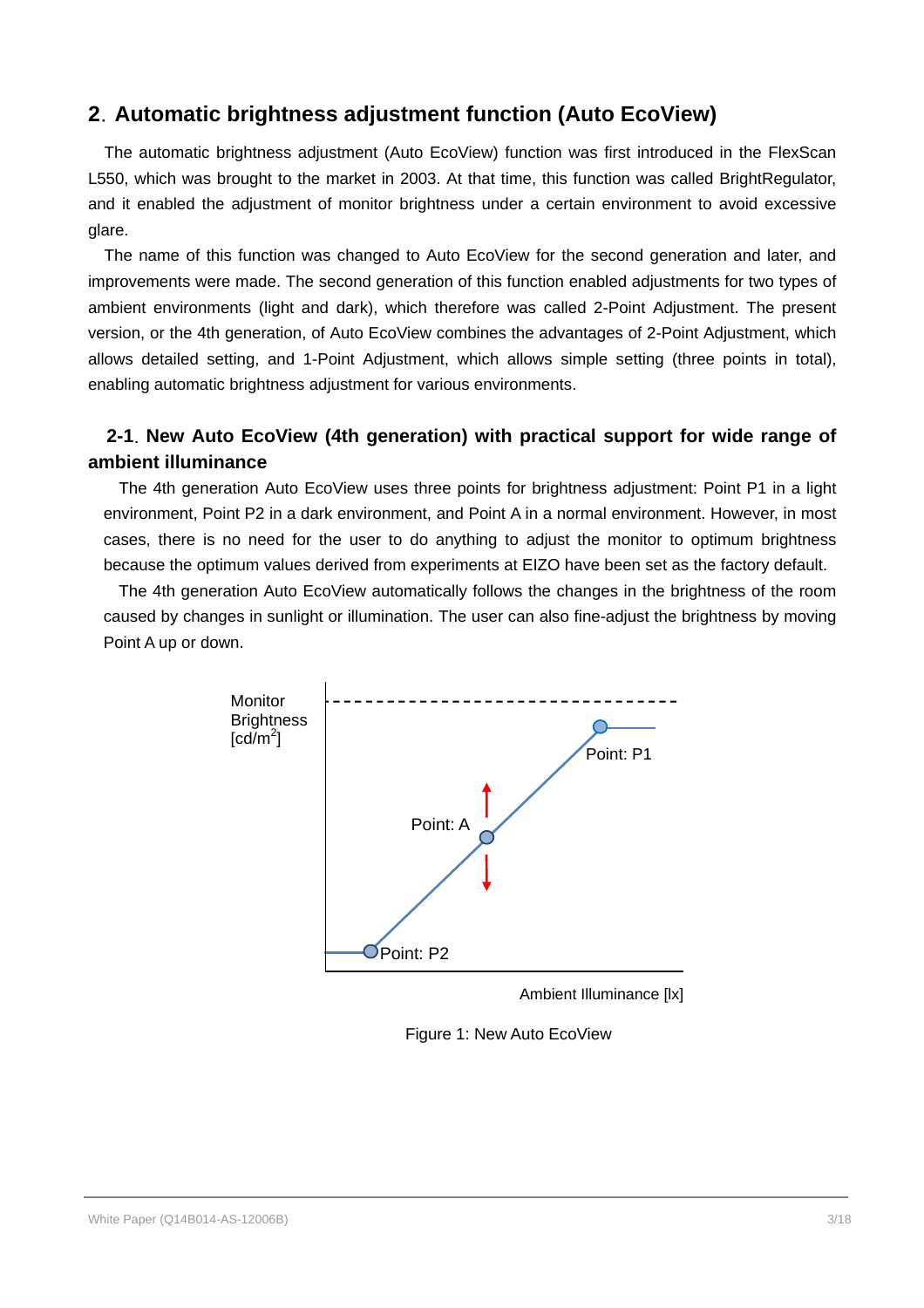#### **2-2**.**Separate brightness adjustment for bright and dark environments bright and environments**

| 2-2. Separate brightness adjustment for bright and dark environments |               |                                          |                                                                                                                       |
|----------------------------------------------------------------------|---------------|------------------------------------------|-----------------------------------------------------------------------------------------------------------------------|
|                                                                      |               |                                          | With the 4th generation Auto EcoView, the user can fine-adjust the brightness in extremely bright or                  |
|                                                                      |               |                                          | dark environments by setting Point P1 or P2 in the Advanced Settings window as shown below.                           |
|                                                                      | Maximum       | Advanced Settings (Auto EcoView)         |                                                                                                                       |
|                                                                      | Brightness    | ſ<br>80                                  | J                                                                                                                     |
|                                                                      | Ambient Light | ſ<br>Bright                              | $\mathbf{1}$                                                                                                          |
|                                                                      | Minimum       |                                          |                                                                                                                       |
|                                                                      | Brightness    | 20                                       |                                                                                                                       |
|                                                                      | Ambient Light | Dark<br>L                                | 1                                                                                                                     |
|                                                                      | Reset         |                                          |                                                                                                                       |
|                                                                      |               |                                          |                                                                                                                       |
|                                                                      |               |                                          |                                                                                                                       |
|                                                                      |               |                                          |                                                                                                                       |
|                                                                      |               | Figure 2: Separate brightness adjustment |                                                                                                                       |
| 2-3. Evaluation of Auto EcoView                                      |               |                                          |                                                                                                                       |
|                                                                      |               |                                          | Auto EcoView was evaluated by the Department of Orthoptics and Visual Science, School of Allied                       |
|                                                                      |               |                                          |                                                                                                                       |
| Health Sciences, Kitasato University.                                |               |                                          |                                                                                                                       |
|                                                                      |               |                                          |                                                                                                                       |
|                                                                      |               |                                          | The evaluation was performed under ambient illuminance of 250 [lx], for two different brightness                      |
|                                                                      |               |                                          | values: 70 [cd/m <sup>2</sup> ] (equivalent to the value when Auto EcoView is activated) and 270 [cd/m <sup>2</sup> ] |
|                                                                      |               |                                          |                                                                                                                       |
| (excessively bright).                                                |               |                                          |                                                                                                                       |
|                                                                      |               |                                          |                                                                                                                       |
| <b>Change of pupil diameter</b><br>1.                                |               |                                          |                                                                                                                       |
|                                                                      |               |                                          | When the subjects moved their eyes from paper to the screen, the pupils were more prone to                            |
|                                                                      |               |                                          |                                                                                                                       |
|                                                                      |               |                                          | constriction if the Auto EcoView function was set to OFF. (Evaluated using the Scheffé's test and                     |
| ANOVA)                                                               |               |                                          |                                                                                                                       |
|                                                                      |               |                                          |                                                                                                                       |
|                                                                      |               |                                          |                                                                                                                       |
| Change of pupil                                                      | 0             | ANOVA, p < 0.05                          |                                                                                                                       |
| diameter                                                             | -5            |                                          |                                                                                                                       |
| Monitor-Paper [%]                                                    |               | Scheffe, $p < 0.05$                      |                                                                                                                       |

Figure 2: Separate brightness adjustment

#### **2-3**.**Evaluation of Auto EcoView**

#### 1. **Change of pupil diameter**





Evaluated by School of Allied Health Sciences, Kitasato University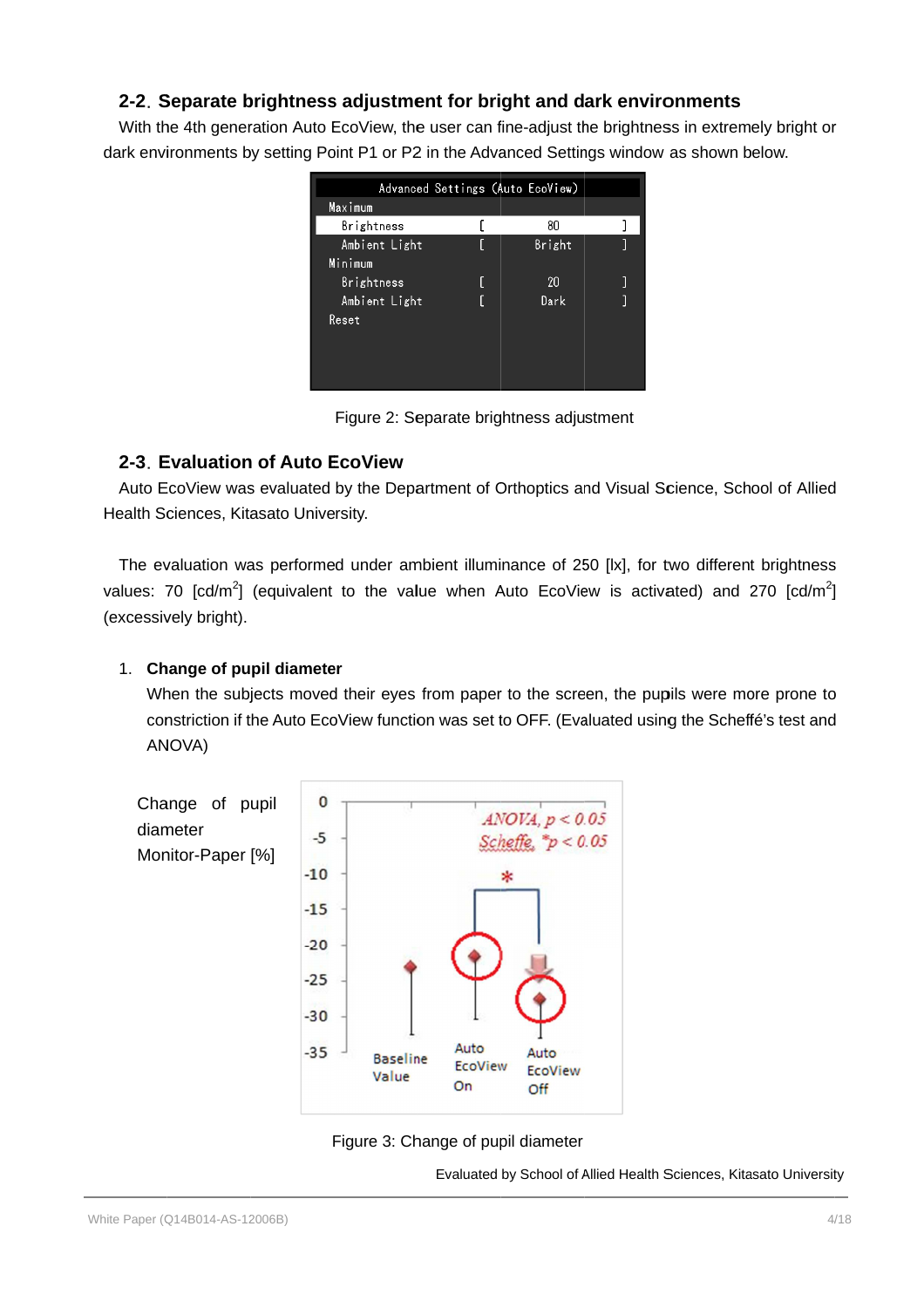#### **2. Critical flicker frequency (CFF) test**

CFF refers to the frequency limit at which the blinking of an image becomes unrecognizable. In this test, if the Auto EcoView function was set to off, the CFF value tended to be smaller (indicating fatigue).



Evaluated by School of Allied Health Sciences, Kitasato University

#### **3. Subjective evaluation (questionnaire)**

The results revealed that subjects felt less fatigue and that it was easier to view the screen with the Auto EcoView function activated.



Question: Do you feel eye fatigue before or after using a PC with Auto EcoView on or off?

Figure 6: Subjective evaluation (questionnaire)

Evaluated by School of Allied Health Sciences, Kitasato University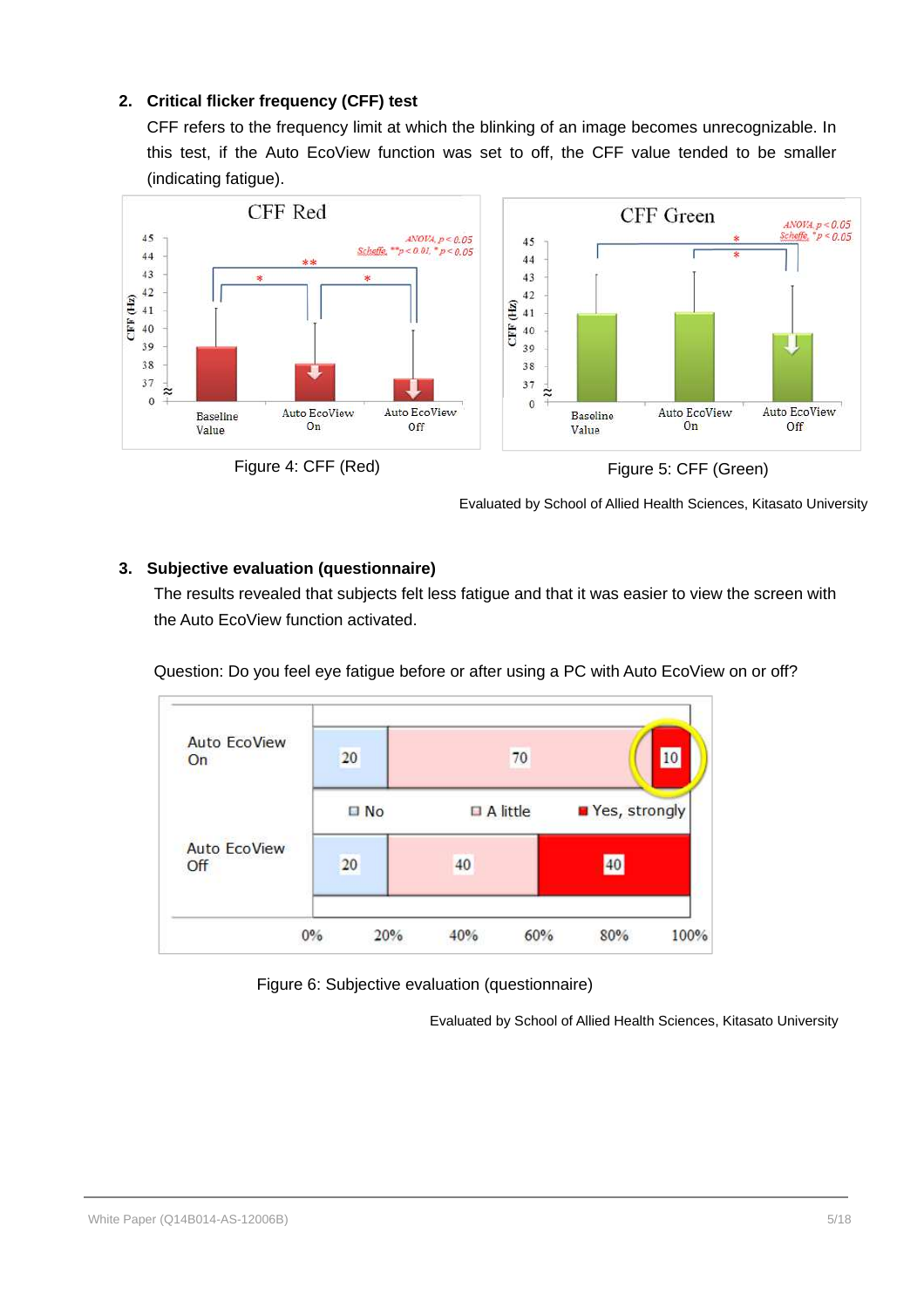Question: Do you feel stiff or have pain in the neck, shoulders and back before or after using a PC with EcoView on or off?



Figure 7: Subjective evaluation (questionnaire)

Evaluated by School of Allied Health Sciences, Kitasato University

On the whole, both the objective and subjective evaluation results indicated the effectiveness of the Auto EcoView function. When the Auto EcoView function is set to OFF, the larger difference in brightness when moving the eyes from paper to the screen forces the pupils to adjust more drastically, which can lead to fatigue. Figure 7: Subjective evaluation (questionnaire)<br>Evaluated by School of Allied Health Sciences, Kitasato University<br>Whole, both the objective and subjective evaluation results indicated the effectiveness of th<br>Yiew function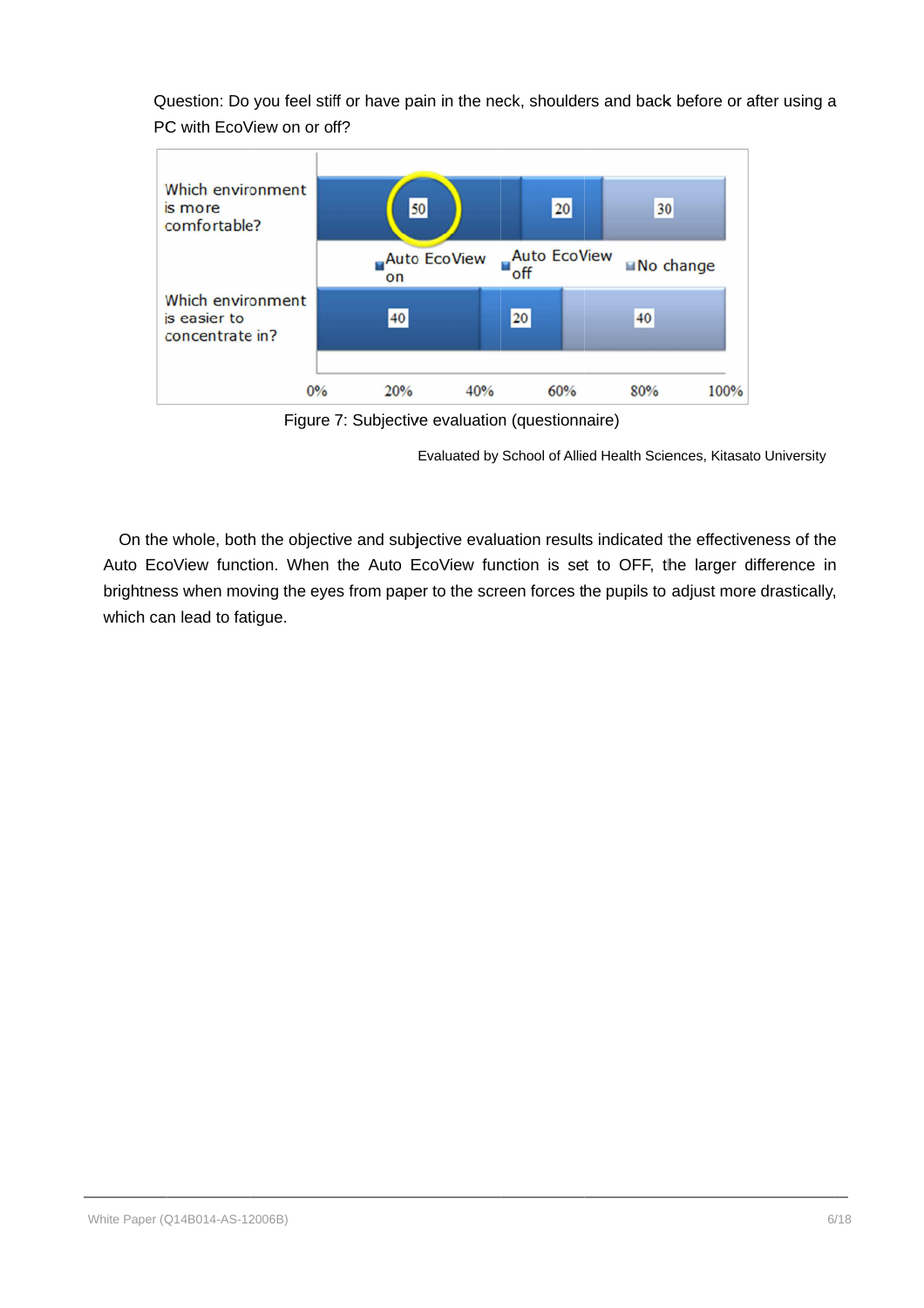# **3**.**Flicker-free function (EyeCare Dimming)**

#### **3-1**.**Dimming methods**

EyeCare Dimming is a function to minimize the flicker of LED backlit monitors, which is caused in relation to brightness control.

Conventionally, for controlling LED backlit monitor brightness, the pulse width modulation (PWM) method has commonly been used to change the perceived luminance.



Figure 8: Brightness control by PWM method

At EIZO, we decided to use the direct current (DC) method, instead of the PWM method, in order to avoid flickering in principle. However, since it is difficult to achieve low brightness with the DC method, we also employed the PWM method for the low brightness range. The EyeCare dimming function is a hybrid of the DC and PWM methods, which allows comfortable operations even in an environment like a darkroom.



Figure 9: Brightness control by DC method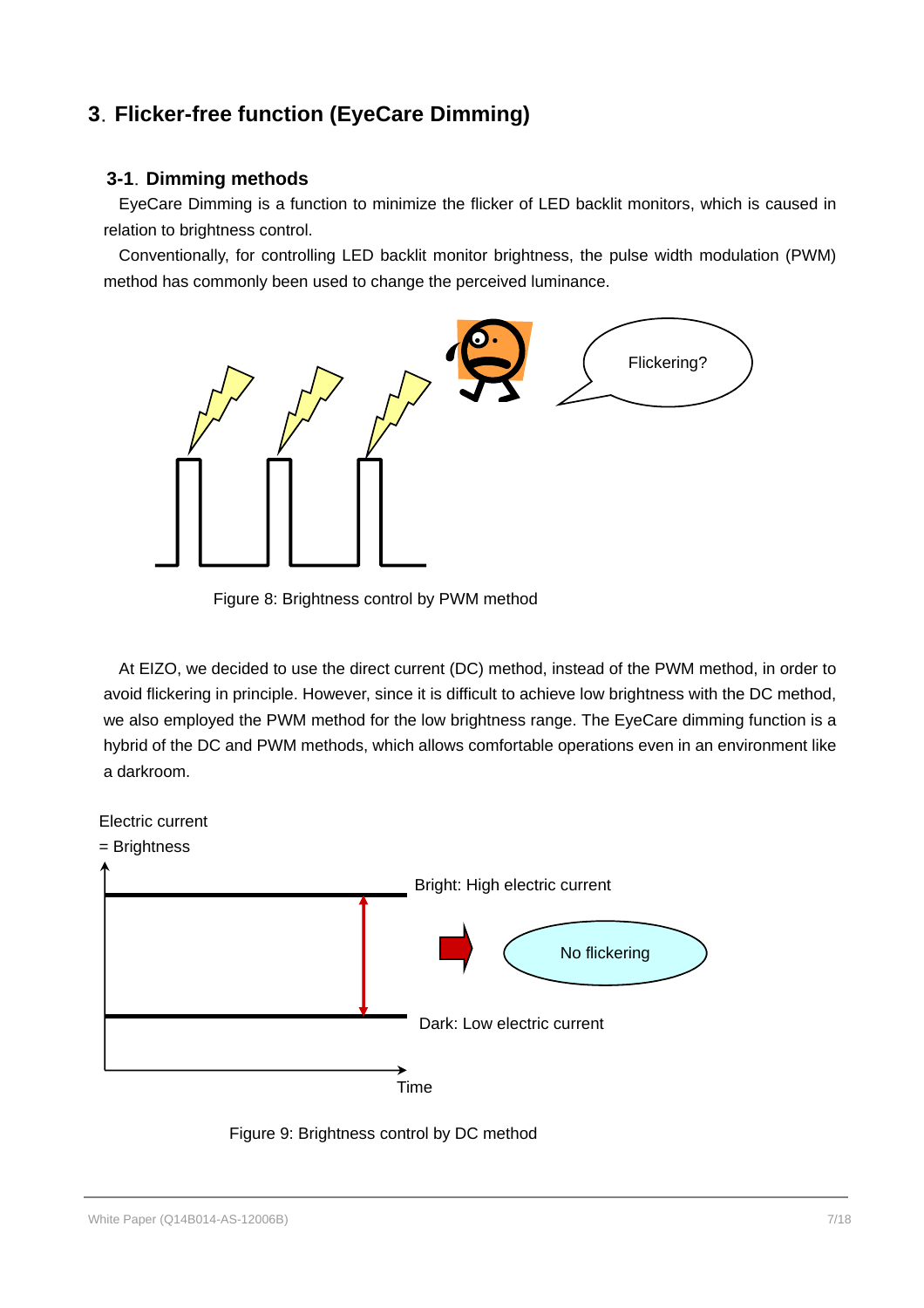#### **3-2**. **Evaluation of DC dimming dimming**

We asked the Department of Orthoptics and Visual Science, School of Allied Health Sciences, Kitasato University to evaluate the DC dimming method in terms of subjective fatigue and viewability using a questionnaire. The summarized results are as follows: We asked the Department of Orthoptics and Visual Science, School of A<br>Kitasato University to evaluate the DC dimming method in terms of subjective<br>using a questionnaire. The summarized results are as follows:<br>Questionnaire Department of Orthoptics and Visual Science, School of Allied He<br>y to evaluate the DC dimming method in terms of subjective fatigue<br>aire. The summarized results are as follows:<br>Subjective Fatigue and Viewability<br>w a tenden

#### Questionnaire on Subjective Fatigue and Viewability

ing a questionnaire. The summarized results are as follows:<br>lestionnaire on Subjective Fatigue and Viewability<br>The results show a tendency among the subjects to feel less fatigue with the DC method than with the PWM method. Displays with the DC method also had a tendency to be easier to view and concentrate with.



#### **Do you perceive flicker?**

Figure 10: Do you perceive flicker? (questionnaire)

Evaluated by School of Allied Health Sciences, Kitasato University



Figure 11: Do you feel fatigue? (questionnaire)

Evaluated by School of Allied Health Sciences, Kitasato University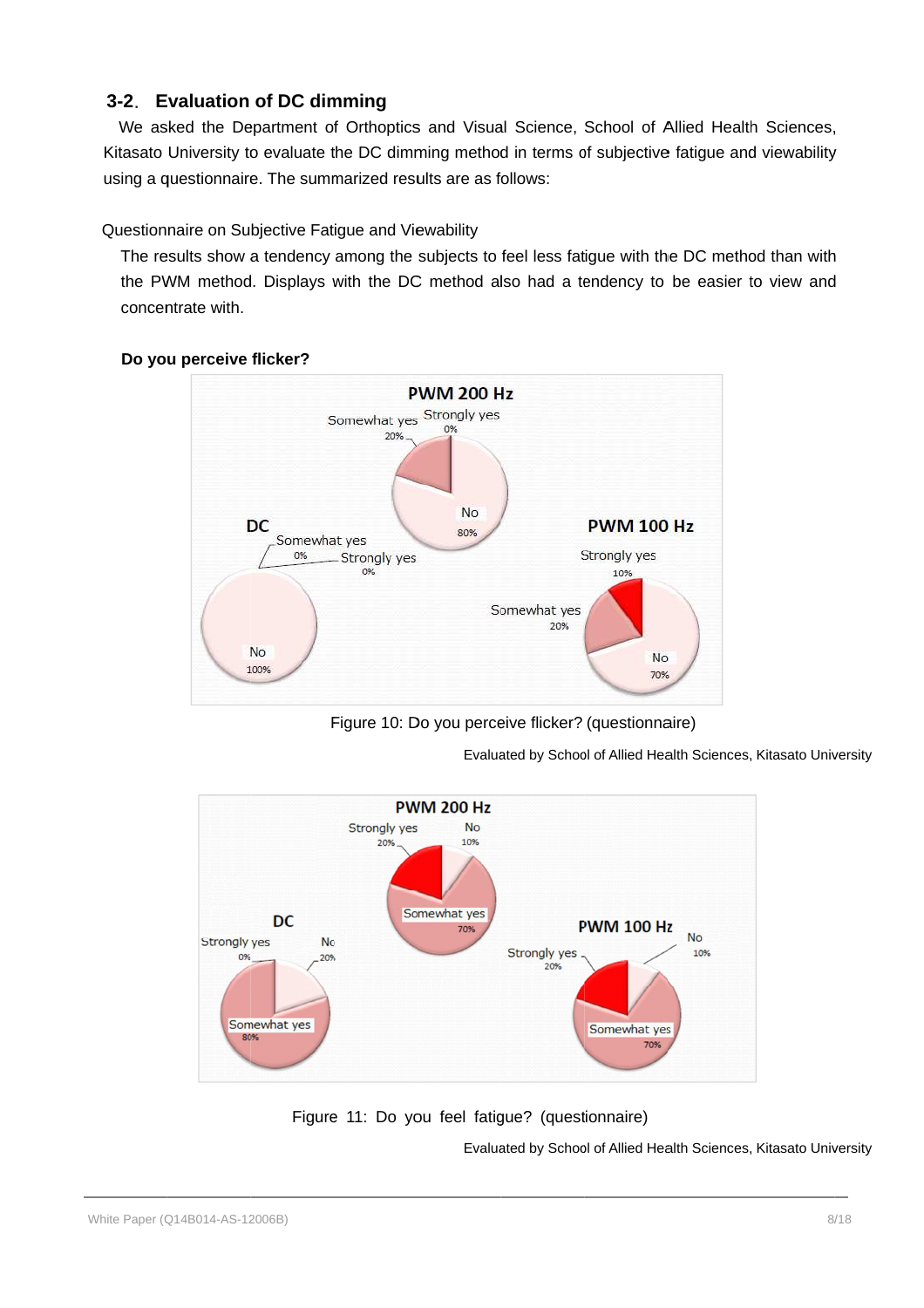

Figure 12: Which environment is easiest to see in? (questionnaire)

Evaluated by School of Allied Health Sciences, Kitasato University

# **4**.**Paper-like display function (Paper Mode)**

Since ancient times, people have been using paper to write letters or draw pictures. Things written or drawn on paper look somewhat different from those on monitor screens. There are also many people who say that the text on paper is somehow easier to read than that on screen.

EV series displays come with a Paper Mode, in which the images shown on screen are made as close as possible to those on paper. This was achieved by analyzing the difference between paper and screen.

#### **4-1**. **Difference in resolution**

First of all, the resolution is different between the paper (printed matters) and the screen. In general, the resolution of printed matters is determined by the screen ruling measured in lines per inch (lpi).

Table 1 lists the screen ruling of typical media such as newspapers, along with the corresponding required screen resolution in pixels per inch (ppi). These values indicate the necessary resolution to display images close to those on paper. Actual monitor resolution at present is low at 93–96 ppi or so (FlexScan EV2450, EV2455); however, the resolution of recent 4K monitors (FlexScan EV3237) reaches about 140 ppi, gradually getting closer to printed material.

| Media              | Screen ruling (lpi) | Required screen resolution (ppi) |
|--------------------|---------------------|----------------------------------|
| Newspaper          | $60 - 80$           | $120 - 160$                      |
| Book, Magazine     | $100 - 150$         | $200 - 300$                      |
| Brochure, Calendar | $150 - 200$         | $300 - 400$                      |

Table 1: Screen ruling and required screen resolution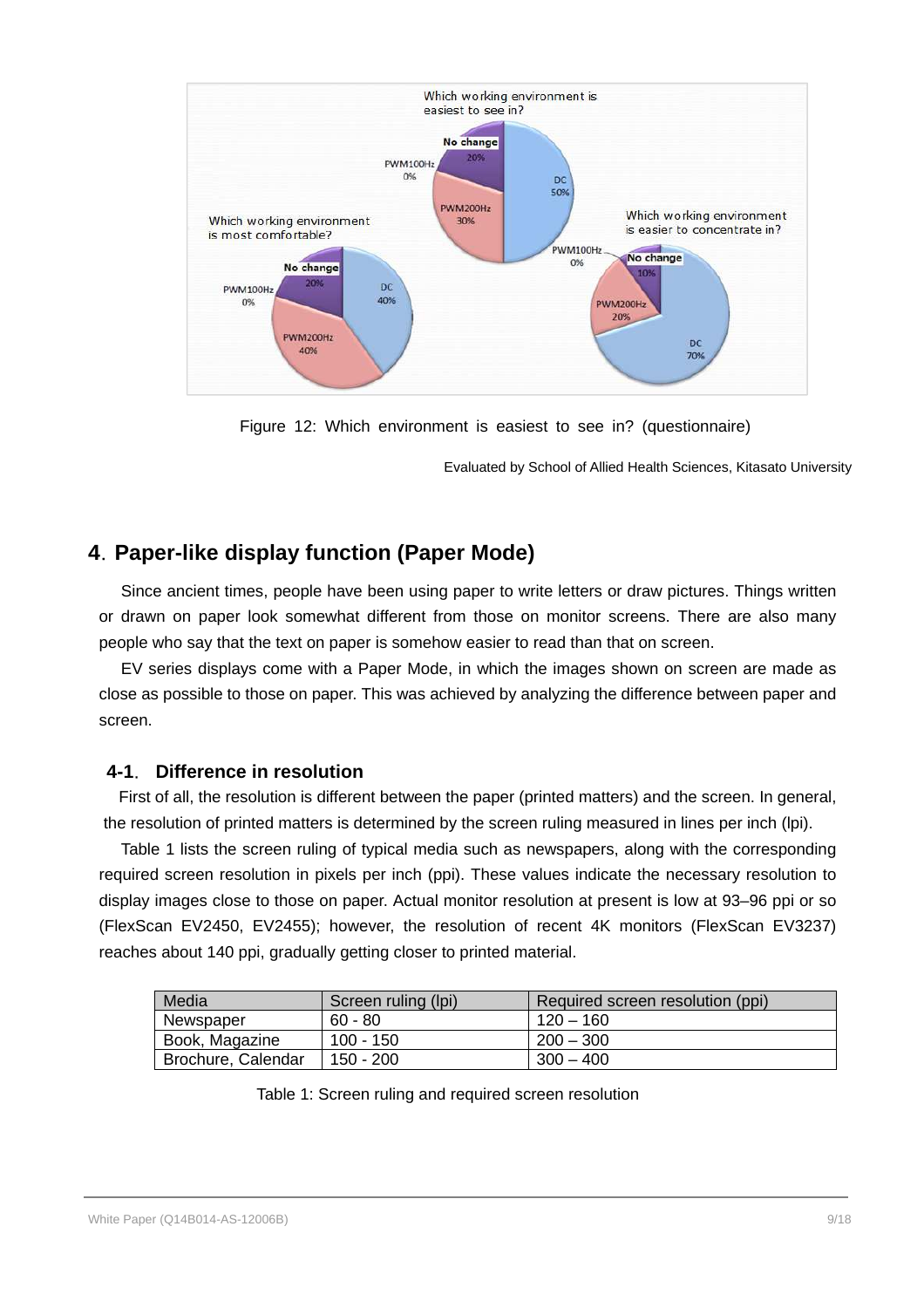#### **4-2**.**Difference in brightness**

Monitors, which emit light by themselves, are hardly affected by ambient light and color. On the other hand, printed material (documents, photos, etc.) is directly affected by ambient light and color. In addition, perceived paper brightness differs depending on type. Newspaper looks somewhat grayish, while copy paper looks more whitish. This is caused by the difference in reflectivity between paper types.

Table 2 shows the actual reflectivity of different types of paper. The rightmost column shows the theoretical values calculated to represent the perceived brightness of the paper at 500 [lx] (ambient illuminance of common offices). Consequently, the luminance is about 90 [cd/m<sup>2</sup>] on newspaper and about 110–130 [cd/m<sup>2</sup>] on copy paper. This means that monitors are too bright if they are used with their maximum brightness.

| Media         | Reflectivity             | Brightness at 500[lx]                         |
|---------------|--------------------------|-----------------------------------------------|
| Newspaper     | 55 [%]                   | 88 $[cd/m^2]$                                 |
| Copy<br>paper | (recycled   About 70 [%] | About 112 $\lceil cd/m^2 \rceil$              |
| paper)        |                          |                                               |
| PPC paper     | About 80 [%]             | About 130 $\lceil$ cd/m <sup>2</sup> $\rceil$ |

Table 2: General paper's reflectivity and equivalent brightness

#### **4-3**. **Difference in contrast ratio**

The contrast ratio refers to the ratio of the luminance of white parts and black parts (ordinarily the text).

Table 3 shows the results of measuring the contrast ratio of different media. The table indicates that the contrast ratio of newspaper is considerably low. This value is much lower than the contrast ratio of common monitors (approx. 1000:1). In other words, the contrast of monitors is too high compared to paper.

| Media                       | Contrast ratio |
|-----------------------------|----------------|
| Newspaper                   | 6.2:1          |
| Copy paper (Recycled paper) | 10.7:1         |
| Copy paper (a)              | 31:1           |
| Copy paper (b)              | 37:1           |
| Photo paper                 | 49:1           |

Table 3: Contrast ratio of some media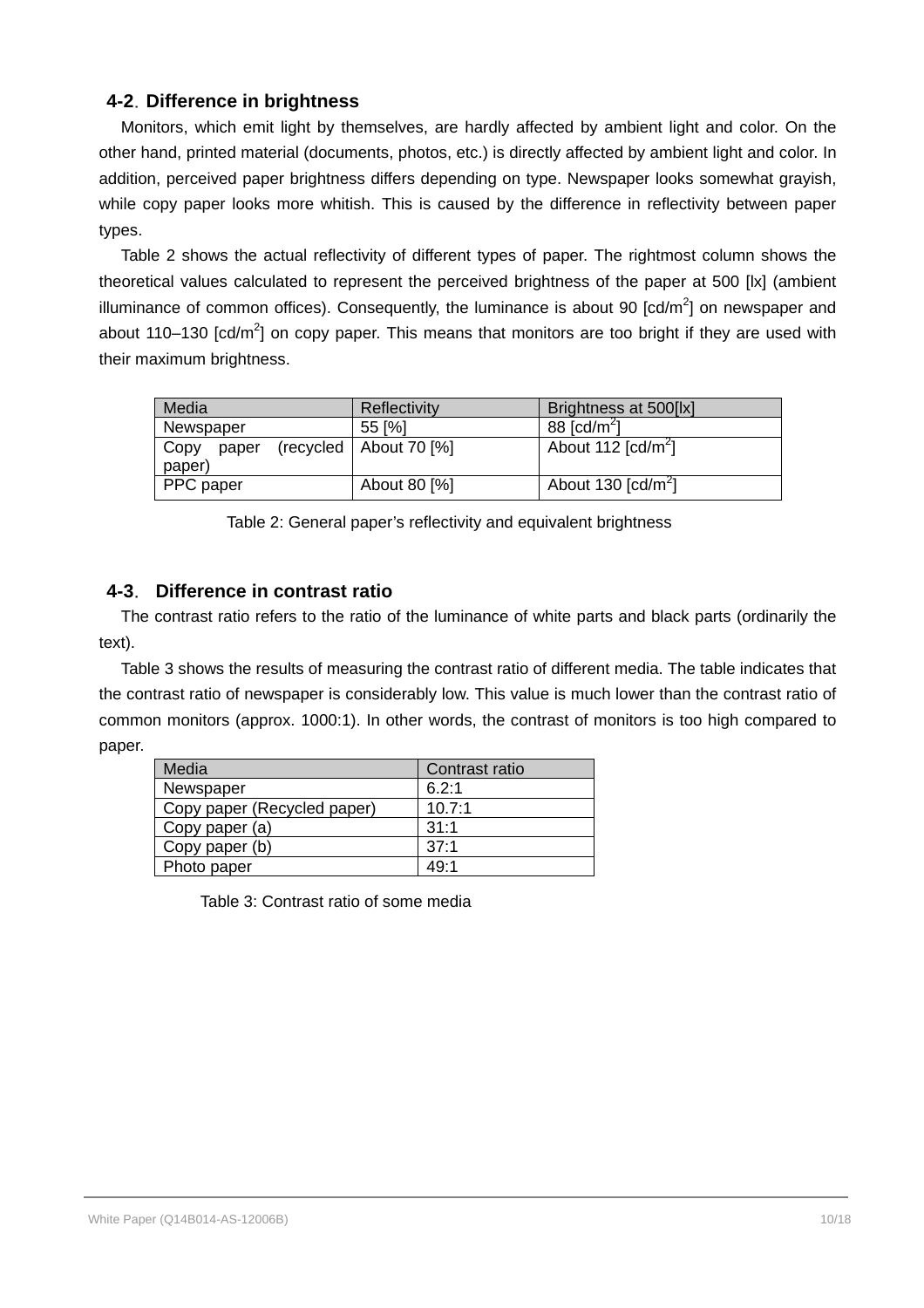#### **4-4**.**Difference in white color (color temperature) (color temperature)**

The white color on the monitor screen can be represented by color temperature. As the white on the by color temperature. the white on the The white color on the monitor screen can be represented by color temperature. As the white on the monitor is achieved by combining red, green, and blue pixels, it is possible to change the color temperature in any way by temperature in any way by changing the ratio of the three colors. monitor is achieved by combining red, green, and blue pixels, it is possible to change the color<br>temperature in any way by changing the ratio of the three colors.<br>As mentioned above, color on paper is affected by the ambie hite color on the monitor screen can be represented by color temperature. As the white on the is achieved by combining red, green, and blue pixels, it is possible to change the color ture in any way by changing the ratio o

As mentioned above, color on paper is affected by light, the color temperature of white is mostly about 4,000 to 5,000 [K], creating a somewhat yellowish color. On the other hand, the color temperature of white on typical monitor screens is near 6,500 [K], , creating a somewhat bluish color. These facts indicate that the color on the monitor is too bluish compared to paper. by changing the ratio of the three colors.<br>color on paper is affected by the ambient light. Under ordinary fluoresc<br>ire of white is mostly about 4,000 to 5,000 [K], creating a somewhat yellow<br>, the color temperature of whi

Figure 13 is a CIE 1931 Color space diagram, showing the range of color visible by humans.



Figure 13: CIE1931 color space and color





4000[K] 4000[K]: Yellowish

10000[K]: Bluish

Figure 14: Yellowish and bluish color on the monitor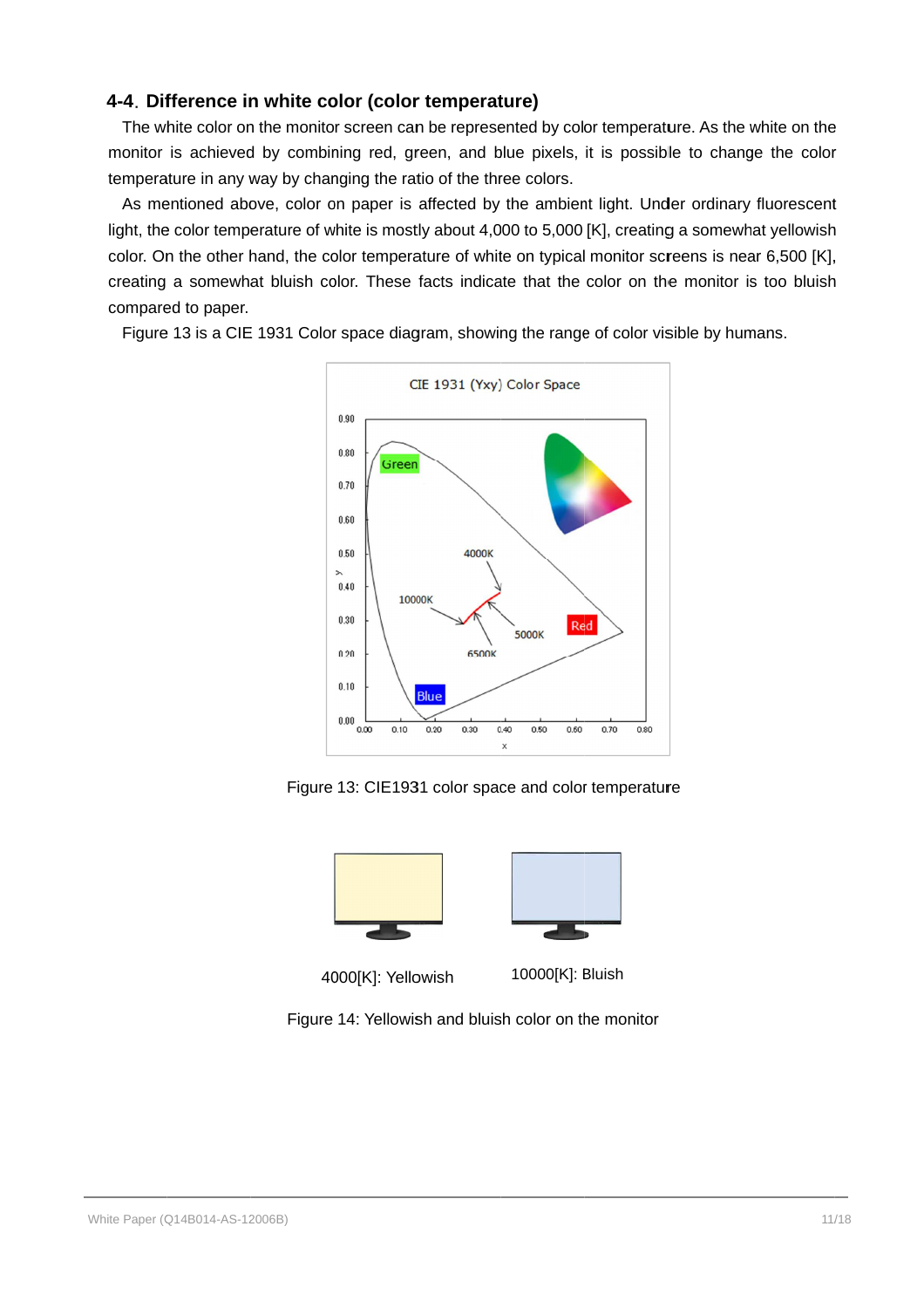#### **4-5**.**Paper Mode Mode setting**

Taking into consideration the abovementioned differences between paper and the screen, Paper Mode was developed to make the brightness, color temperature, and contrast ratio of the monitor close to those of paper, in order to give the monitor a paper like appearance. Taking into consideration the abovementioned differences between paper and the screen, Paper<br>Mode was developed to make the brightness, color temperature, and contrast ratio of the monitor close<br>to those of paper, in order Taking into consideration the abovementioned differences between paper and the screen, F<br>Mode was developed to make the brightness, color temperature, and contrast ratio of the monitor<br>to those of paper, in order to give t

to those of paper, in order to give the monitor a paper-like appearance.<br>When the monitor is set to Paper Mode, the user may feel that the screen is somewhat dark and paper. notice, after using it for a while, that it is easier to<br> **ng function of Paper Mode**<br>
people may have heard of the word "blue light."<br>
400 – 800 [nm] Color can be recognized by<br>
400 – 500 [nm] Falls under visible light When the monitor is set to Paper Mode, the user may feel that the screen is som<br>yellowish at first but will notice, after using it for a while, that it is easier to see as it is<br>paper.<br>4-6. Blue light cutting function of

#### **4-6**.**Blue light cutting Blue light cutting function of nction Paper Mode Paper Mode**

- In recent years, many people may have heard of the word "blue light."<br>■ Visible light 400 800 [nm] Color can be recognized by  $\blacksquare$ Visible light  $400 - 800$  [nm] Color can be recognized by the eyes
	- $\blacksquare$ Blue light 400 – 500 500 [nm] Falls under vis ible light
	- $\blacksquare$ UVA 400 – 315 315 [nm] 99% of ultraviolet light reached to earth's surface is UVA
	- $\blacksquare$ UVB 315 – 280 280 [nm]
	- $\blacksquare$ UVC 280 [nm] [nm] or lower Mostly absorbed by ozone layer
	- $\blacksquare$ Ultraviolet light 10 - 400 [nm]



Blue light refers to light with a wavelength of 400–500 [nm], and falls under the category of visible light. Its adverse effects on the eyes and sleep have become a concern of late. Blue light refers to light with a wavelength of 400–500 [nm], and falls under the category of visible light. Its adverse effects on the eyes and sleep have become a concern of late.<br>In Paper Mode, the color temperature is

low. In other words, you could call Paper Mode Blue Light Cutting Mode. (Blue light is reduced by approx. 73 percent according to research by EIZO.) Ultraviolet light<br>
Figure 15: Visible light and Ultraviolet light<br>
Blue light refers to light with a wavelength of 400–500 [nm], and falls under the<br>
light. Its adverse effects on the eyes and sleep have become a concern o Figure 15: Visible light and Ultraviolet light<br>
ue light refers to light with a wavelength of 400–500 [nm], and falls under the category of visible<br>
Its adverse effects on the eyes and sleep have become a concern of late.<br> lue light refers to light with a wavelength of 400–500 [nm], and falls under the category of visil<br>Its adverse effects on the eyes and sleep have become a concern of late.<br>Paper Mode, the color temperature is set to about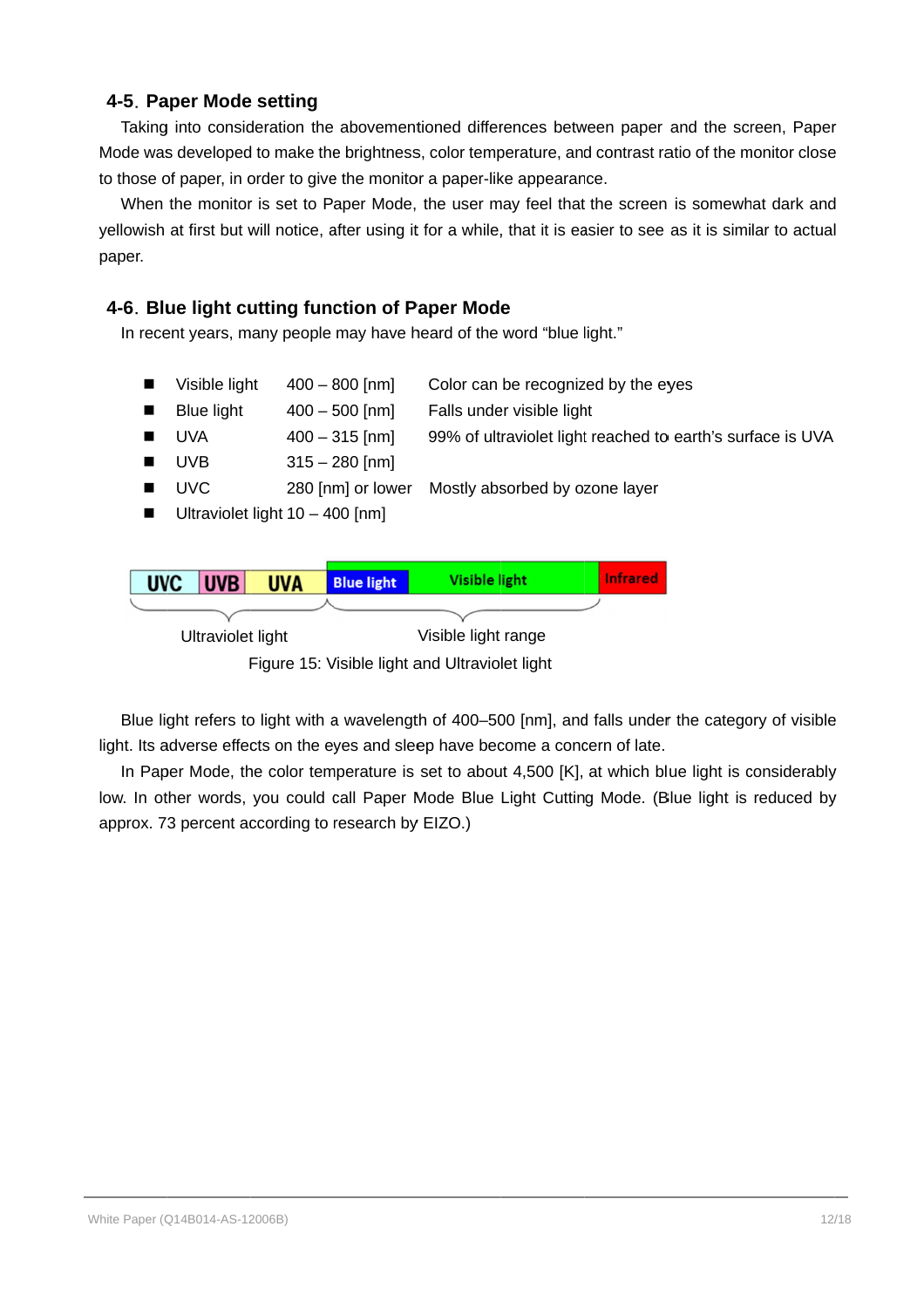# **5**.**Function to reduce impact of blue light on sleep (Circadian Dimming Function)**

In relation to blue light mentioned above, it has recently been suggested that the use of a computer or smartphone should be avoided before bedtime. This is because blue light may have an adverse effect on the quality of sleep.

Generally speaking, people get up in the morning, are active in the daytime, and sleep at night based on a certain rhythm. This is called the circadian rhythm.

It is generally thought that sleep and wakefulness are physiological phenomena induced by the secretion of the sleep hormone (melatonin) and the wake hormone (serotonin, etc.) respectively, and blue light, which is found in both natural and artificial lights including LED light, is said to inhibit the secretion of melatonin, the sleep hormone.

#### **5-1**.**Circadian Dimming software**

Any monitor emits blue light to some extent if its colors are displayed with the three primary colors of red (R), green (G), and blue (B).

EIZO's ScreenManager Pro software includes a circadian dimming function that controls the change in color temperature of the monitor throughout the day. During the daytime, it causes the monitor to display bluish lights at 5,000–6,500 [K] (ordinary color) close to the natural outdoor light. As the evening approaches, the outdoor light (the sunlight) becomes yellowish with color temperatures at 4,000 [K] or lower, and the software accordingly changes the monitor color temperature so the screen becomes yellowish.



Figure 16: Circadian Dimming software

If the screen becomes yellowish with color temperature at 4,000 [K] or so, the blue light emission from the monitor will also decrease in principle. In addition, as the ambient light becomes dark from the evening to late night, the abovementioned Auto EcoView function is activated, which also contributes to the reduction of blue light. It is thought that reduced blue light is less likely to inhibit the secretion of melatonin, leading to reduced impact on sleep.

You may sometimes have no choice but to work with the monitor late at night. Even in such a case, this software will automatically decrease the emission of blue light from the monitor to minimize its impact on sleep.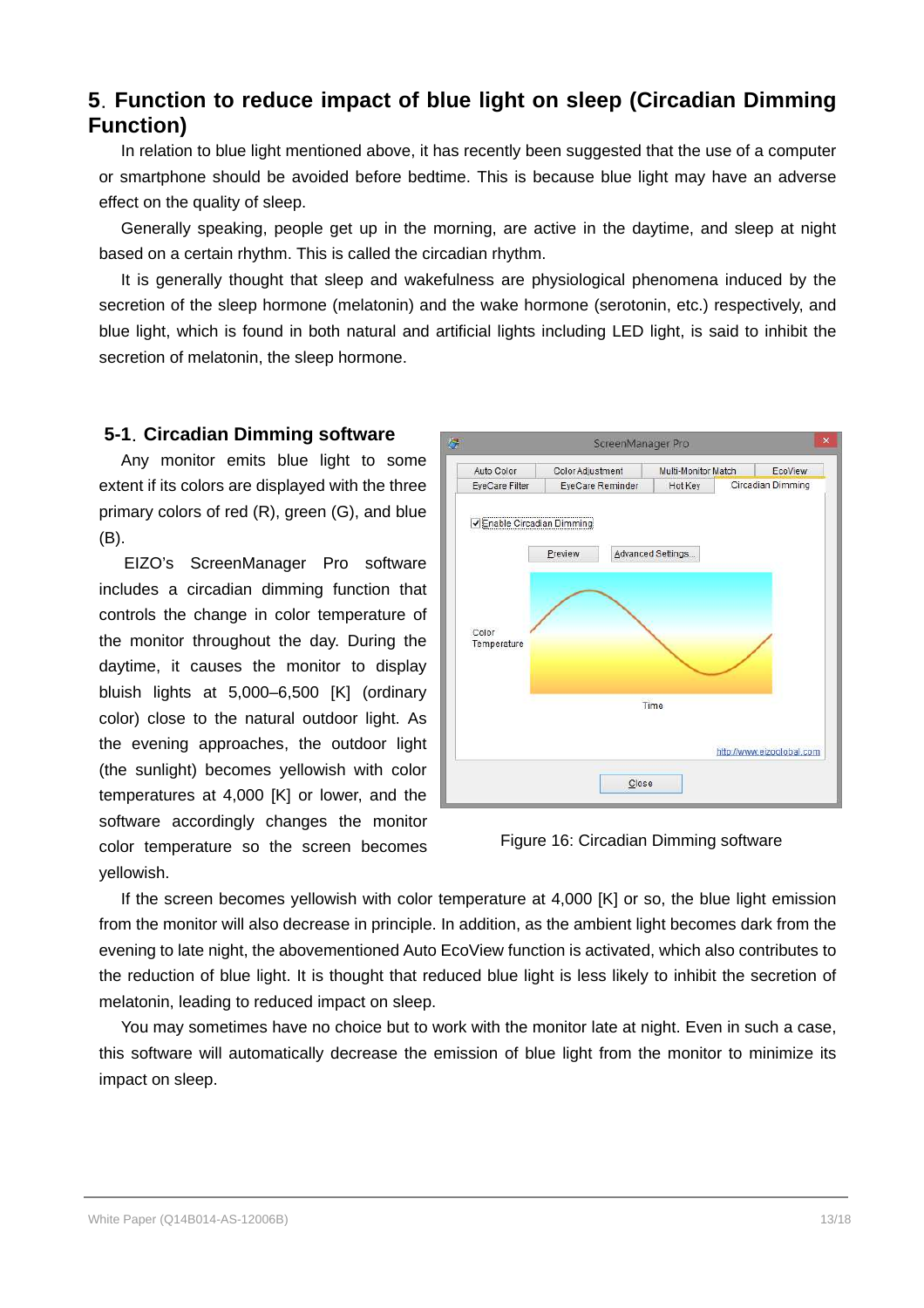#### **5-2. Relationship between blue light from a monitor and the ease of falling asleep**

We performed a simple test to evaluate the relationship between blue light and the ease of falling<br>؛ep. We had one person work with a computer for 1–2 hours until immediately before going to bed asleep. We had one person work with a computer for 1–2 hours until immediately before going to bed

using the following two conditions: 1) bright and bluish monitor state with a monitor luminance of using the following two conditions: 1) bright and<br>bluish monitor state with a monitor luminance of<br>177 [cd/m<sup>2</sup>] and blue light luminance of 12.6 [cd/m<sup>2</sup>]; and 2) dark and yellowish monitor state with a monitor luminance of 30  $[cd/m^2]$  and blue light luminance of 0.9  $\left[\text{cd/m}^2\right]$ . The sleep state was measured using a sleep sensor for several days for each condition. using the following two conditions: 1) bright and<br>bluish monitor state with a monitor luminance of<br>177 [cd/m<sup>2</sup>]; and 2) dark and yellowish monitor state<br>with a monitor luminance of 30 [cd/m<sup>2</sup>] and blue<br>light luminance o

The results show a tendency for it to take the subject longer to fall asleep under the former condition with a higher blue component. This suggests that the monitor display before going to bed is less likely to affect the ease of falling asleep if it has a lower blue compo light luminance of 0.9 [cd/m<sup>2</sup>]. The sleep<br>was measured using a sleep sensor for se<br>days for each condition.<br>The results show a tendency for it to tak<br>subject longer to fall asleep under the fc<br>condition with a higher blu

.



#### **6. Change in brightness during monitor use**

Consistent screen brightness during use is another feature of the new products in the EV series. In the case of conventional monitors, the screen brightness temporarily goes to the gets to a normal state after turning the power on, after switching signals, after restoration from the<br>power-saving state, or in other similar conditions. On the other hand, the new EV series monitors retain power-saving state, or in other similar conditions. On the other hand, the new EV series monitors retain power-saving state, or in other similar conditions. On the other hand, the new EV series monitors retain<br>the brightness conditions that are applied during use, thus minimizing the changes in brightness. This the brightness conditions that are applied during use, thus minimizing the changes in brightness. This<br>feature, designed from the perspective of those who use monitors for many hours, also contributes to the prevention of eye fatigue. Researched by EIZO<br> **6. Change in brightness during monitor use**<br>
Consistent screen brightness during use is another feature of the new products in the EV series. In the<br>
case of conventional monitors, the screen brightnes Figure 17: Blue light and sleep onset latency<br>Researched by EIZO<br>Researched by EIZO<br>Insistent screen brightness during use is another feature of the new products in the EV series. In the<br>of conventional monitors, the scree Figure 17: Blue light and sleep onset latency<br>Researched by<br>**htness during monitor use**<br>the new products in the EV series. In<br>phitness during use is another feature of the new products in the EV series. In<br>phitors, the scr Researched by E<br> **6. Change in brightness during monitor use**<br>
Consistent screen brightness during use is another feature of the new products in the EV series. In<br>
case of conventional monitors, the screen brightness tempo



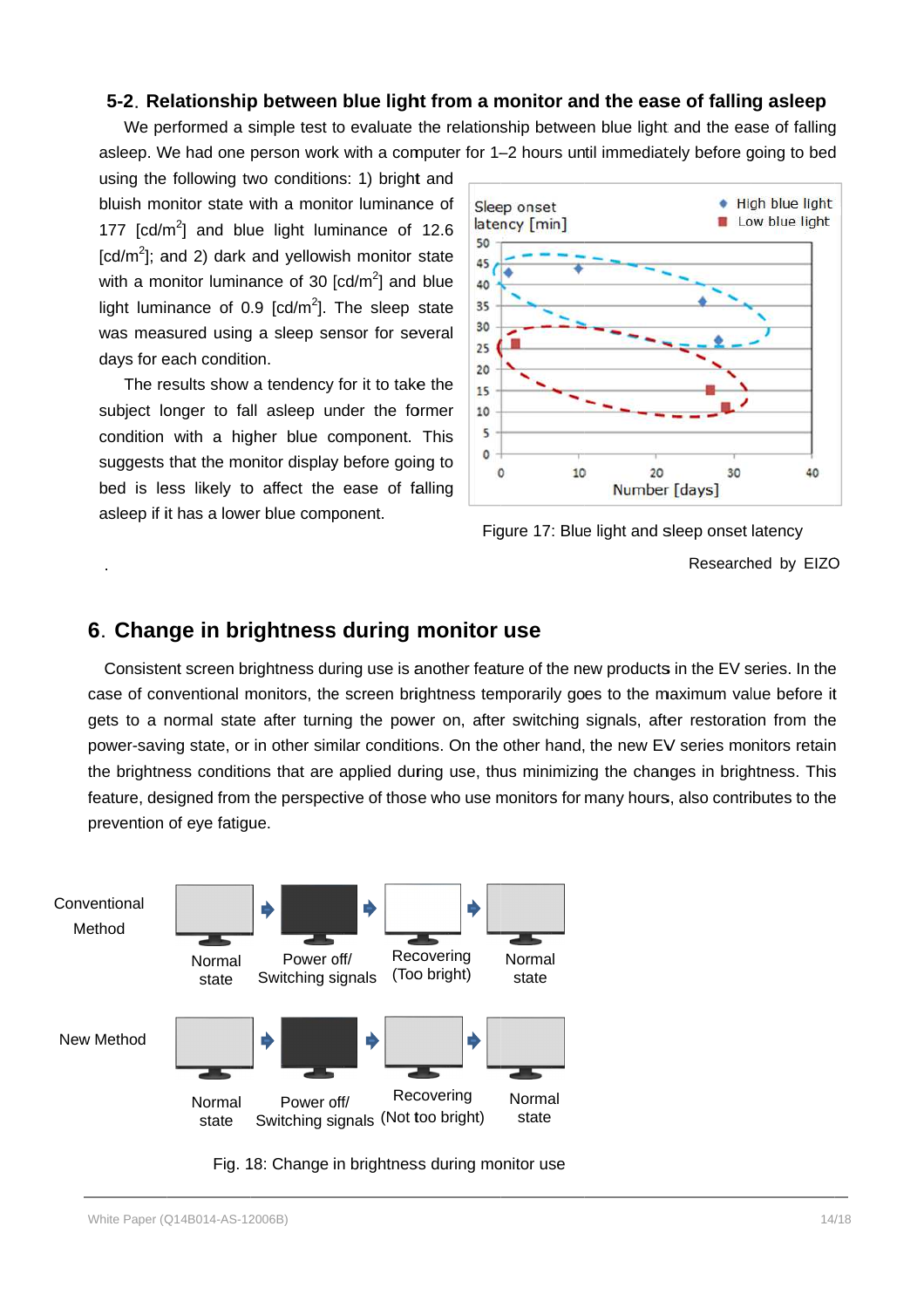# **7**.**Anti-reflective treatment**

Since monitors are used mostly in relatively bright environments, or under lighting, monitor surface treatment is extremely important to make the screen easy to see. All EIZO monitors, including those of the EV series, come with a non-glare treated LCD panel to prevent the reflection of the lighting or other bright objects. In addition, anti-reflective treatment has been consistently applied to the frames (bezels) and the stands, which are in the line of sight, in order to maintain user comfort and prevent fatigue due to reflection.



Fig. 19: Reflection of monitor surface



Fig. 20: Anti-reflective treatment of bezel

# **8**.**Fully adjustable monitor stand**

How the monitor is placed is also important for user comfort. EIZO monitor stands have been designed to combine stability and flexibility, allowing the monitor to be placed in a comfortable position, while avoiding reflection of outside light. The new EV series monitors are equipped with the third-generation FlexStand, which features an enlarged screen position adjustment range, covering tilt, swivel, rotation, and up-down adjustments.

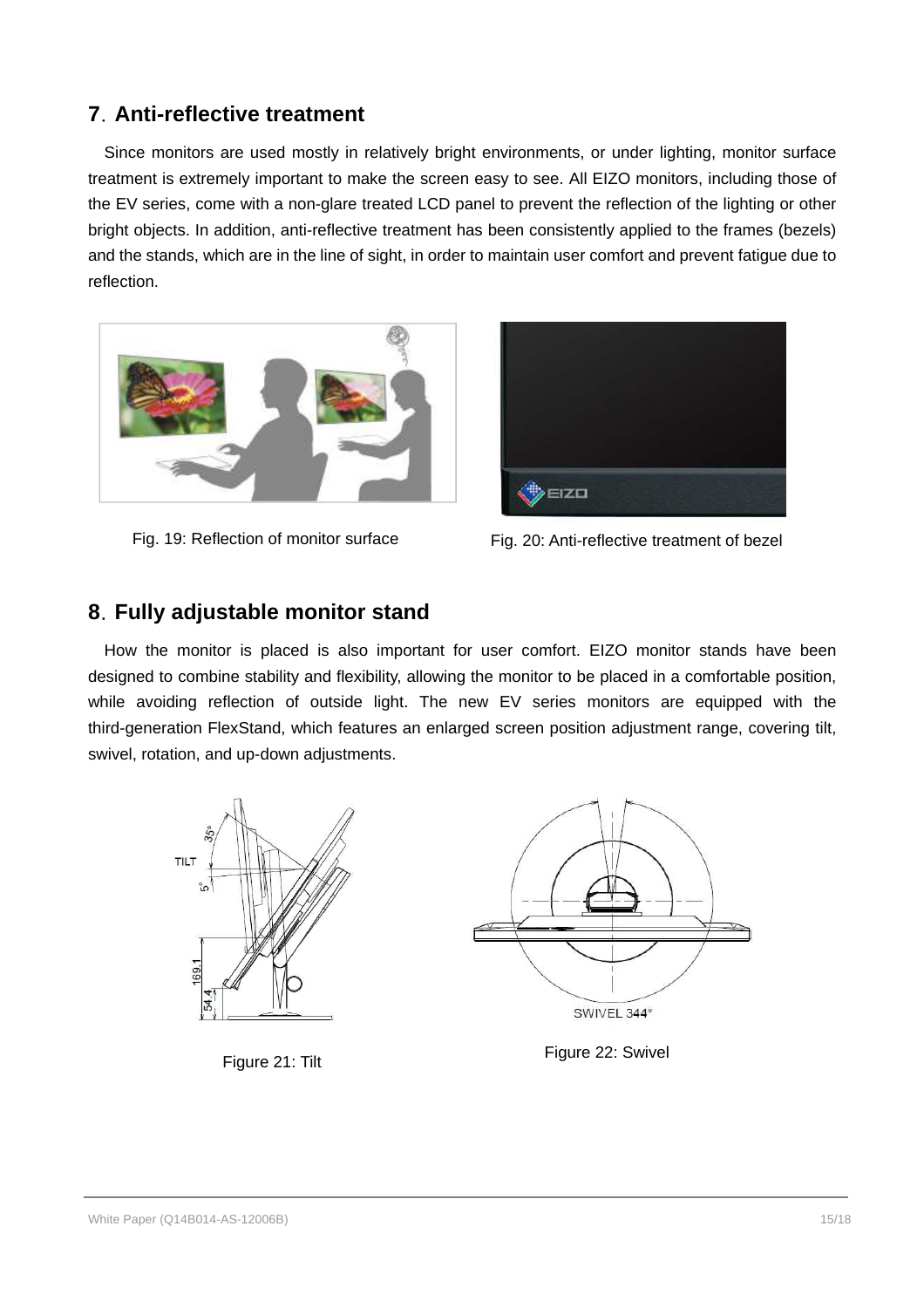

Figure 23: Two monitors in portrait mode aligned side side-by-side



Figure 23: Two monitors in portrait mode<br>
aligned side-by-side<br>
position<br> **Conclusion**<br>
The new EV series monitors, which were developed using EIZO's ergonomics technology, position Figure 24: Monitor can be placed in a comfortable

# **9. Conclusion Conclusion**

equipped with the following features to minimize physical fatigue, including eye fatigue: e new EV series monitors, which were devel<br>pped with the following features to minimize phys<br>Automatic brightness adjustment (Auto EcoView)<br>Flicker-free (EyeCare Dimming) side-by-side<br> **Lision**<br>
EV series monitors, which were developed using EIZO's ergonomics technology, are<br>
th the following features to minimize physical fatigue, including eye fatigue:<br>
tic brightness adjustment (Auto EcoV Figure 24: Monitor can be placed in a comfortable<br>de-by-side<br>position<br>**SiON**<br>**SiON**<br>the following features to minimize physical fatigue, including eye fatigue:<br>to the following features to minimize physical fatigue, includ with the following features to minimize physical fatigue, including eye fatigue: Figure 23: Two monitors in portrait mode<br>
Figure 24: Monitor<br>
position<br>
Ponce new EV series monitors, which were developed using EIZO'<br>
pped with the following features to minimize physical fatigue, includin<br>
Automatic bri Figure 23: Two monitors in portrait mode<br>
Figure 24: Monitor can be placed in a comfortable<br>
aligned side-by-side<br>
position<br>
The new EV series monitors, which were developed using EIZO's ergonomics technology, are<br>
equippe be place<br>gonomic<br>re fatigue<br>user will

- 1. Automatic brightness adjustment (Auto EcoView) e following features to minimize physical<br>rightness adjustment (Auto EcoView)<br>(EyeCare Dimming)
- 2. Flicker-free (EyeCare Dimming)
- 2. Flicker-free (EyeCare Dimming)<br>3. Paper-like display (Paper Mode)
- 4. Reduction of impact on sleep (Circadian Dimming) like display (Paper Modion of impact on sleep<br>tent screen brightness<br>ilective surface treatme<br>flexible stand structure
- 5. Consistent screen brightness during use
- 6. Anti-reflective surface treatment
- 7. Highly Highly-flexible stand structure

Although the features do not stand out on their own, we believe that the user will realize their value Although the features do not stand out on their own, we believe that the user will realize their<br>through long-term use of the product. We will continue to design and produce ergonomic monitors. uipped with the following features to minimize physical fatigue, including eye fatigue:<br>1. Automatic brightness adjustment (Auto EcoView)<br>2. Flicker-free (EyeCare Dimming)<br>3. Paper-like display (Paper Mode)<br>4. Reduction of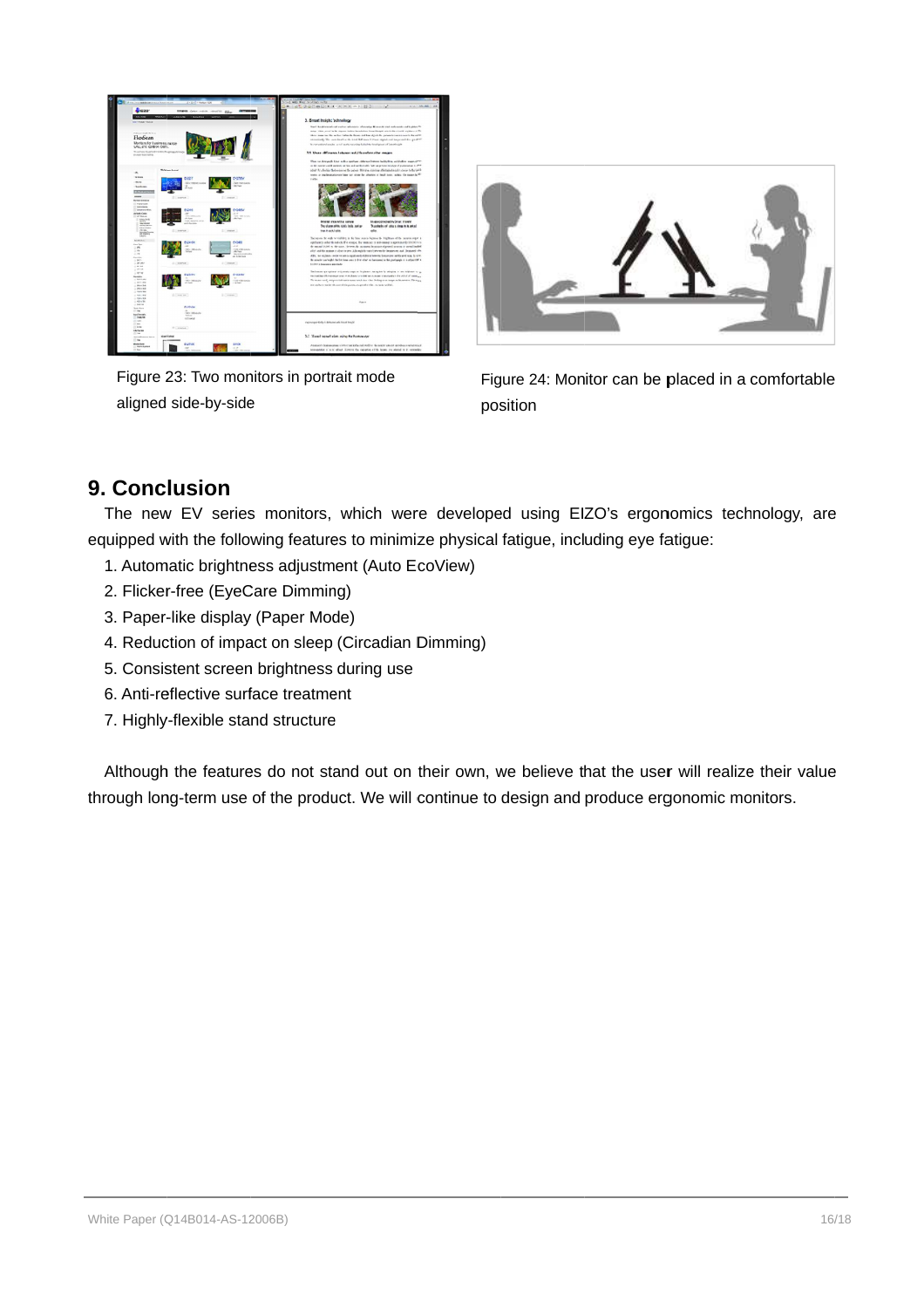# **10. Comment by Lecturer Takushi Kawamorita, Department of Orthoptics and Visual Science, School of Allied Health Sciences, Kitasato University**

"We are currently conducting research on vision-oriented design and evaluation. On this occasion, we conducted two evaluation experiments on EIZO's Auto EcoView and Flicker-free (EyeCare Dimming) functions." (Takushi Kawamorita, Lecturer, and Hiroshi Uozato, Professor, at Department of Orthoptics and Visual Science, School of Allied Health Sciences, Kitasato University)

#### **10-1**.**Evaluation of Auto EcoView function**

"To put it concisely, the evaluation experiment on the Auto EcoView function aimed to see whether the monitor screen brightness should be lowered or not when the ambient brightness becomes dark. I think many people, when they work with a computer, probably move their eyes between the monitor and the material at hand. At that time, if the difference in the intensity of incident light in the eyes is significant, between when viewing the monitor and when viewing the paper, the pupil diameter will change more remarkably when the eyes are moved between them (Figure 25). This makes it more probable that the difference will frequently stimulate the autonomic nervous system and affect the focusing function of the eyes and the quality of visual perception. This experiment allowed us to confirm the changes in pupil diameter, and the flicker test results and a questionnaire indicated the possibility that the Auto EcoView function may reduce fatigue. (Flicker tests are generally used as an index of mental fatigue and cerebral activity in the field of industrial psychiatry.) Recently, monitor performance has improved, and they have become brighter. However, the results suggest that it is also important to consider the strain on the eyes."



Fig. 25: Comparison of pupil diameter when gazing characters on the paper and screen, in dark environmental illuminances (250 [lx]) and bright screen (270 [cd/m<sup>2</sup>]).

#### **10-2**.**Evaluation of flicker-free function**

"Through the evaluation examination on the flicker-free function, we evaluated the difference in flickering between two monitor brightness control methods: direct current (DC) dimming and pulse width modulation (PWM) dimming. Fatigue was also evaluated for each method. DC dimming does not generate flicker in principle, although it is difficult to achieve low brightness. PWM dimming controls the intervals of blinking, and in the case of monitors, its frequency is set to a higher value than the limit at which people can barely recognize flicker. Therefore, before the experiment, I expected that there would be no difference between the two methods, and I was not able to recognize any difference when I actually tried it myself. Contrary to my expectation, the experimental results revealed that there were some subjects who felt a flicker even at a high frequency, and that higher frequencies caused the